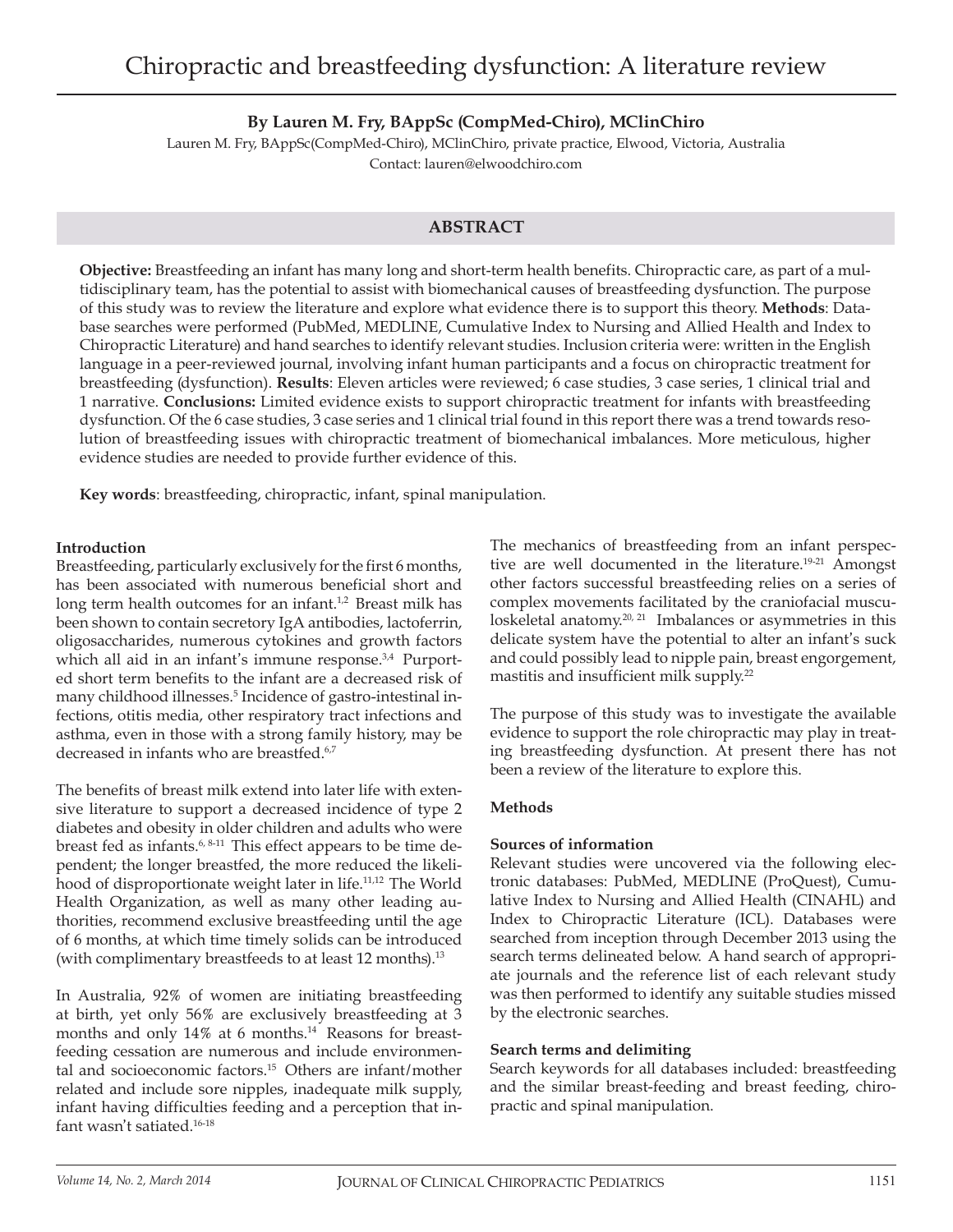# **Selection criteria employed**

All study designs were included and there was no restriction in terms of age of publication. Only articles published in the English language in a peer-reviewed journal, involving infant human participants and focused on chiropractic treatment for breastfeeding (dysfunction) were included.

# **Results**

A literature search of PubMed using the above stated search terms returned 6 results, 4 of which were not relevant. Of the 2 included, 1 was a case series, $2<sup>3</sup>$  and the other a case study<sup>24</sup>. The MEDLINE search produced 7 results, only two of which were appropriate, both having been found previously in the PubMed search.<sup>23, 24</sup> The CINAHL search unearthed 7 findings, 4 of which were irrelevant to this study. The 3 found relevant were 2 case series $^{23, 25}$  and one case study.<sup>26</sup> Only one of the case series had turned up in the previous searches. The ICL search produced 14 results, 11 of which appeared relevant and 7 that hadn't been produced in previous searches. Of those  $7, 4$  were case studies, $27-30$  one was a case series, $31$  another was a clinical trial $32$  and finally, a narrative on collaborative care.<sup>33</sup> One of these case studies was later not included as it appeared in a journal that was not peer reviewed.<sup>30</sup> A hand search of each relevant study was performed to identify only one article missed by the electronic investigation.<sup>34</sup> It too was later not included as it involved an infant with feeding problems assisted by chiropractic care who had only been bottle fed and never breastfed. Relevant journals were also hand searched, to reveal one, previously undiscovered narrative review and case report<sup>35</sup>.

In summary a thorough literature search revealed only 5 case studies,  $24, 26-29$  3 case series,  $23, 25, 31$  1 clinical trial<sup>32</sup>, 1 narrative<sup>33</sup> and 1 narrative review and case report<sup>35</sup> that fit the selection criteria of this study.

# **Discussion**

There is a lack of literature available on the effects chiropractic care may have on breastfeeding dysfunction. That which is available comes from case studies, case series and one low level clinical trial all of which are based on clinical experiences or possibly anecdotal evidence. The findings of these studies have been summarized in Table 1.

All 5 case studies $24, 26-29$  describe findings of biomechanical change to the upper cervical spine, specifically the atlas or atlantoccipital joint. Holleman<sup>24</sup> and Bernard<sup>26</sup> both described cranial restrictions and temperomandibular joint (TMJ) restriction and TMJ asymmetry in mandible with hypertonicity of TMJ musculature respectively. Bernard<sup>26</sup>, Cuhel<sup>29</sup> and Willis<sup>27</sup> reported on infants who had difficulty or refused to feed form on particular breast. All cases accounted eventual improvement in infant's breastfeeding

ability and resolution of breast side preference and biomechanical changes.

The narrative review and case report produced by Lavigne<sup>35</sup> explores the case of a 3-week-old neonate, presenting to a chiropractor with feeding difficulties due to biomechanical dysfunction of upper cervical spine, TMJ and cranial bones complicated by ankyloglossia (tongue-tie). Lavigne also performed a review to investigate the literature available surrounding alleviation of breastfeeding dysfunction following the frenotomy procedure. In this case a medically performed frenotomy along with conservative chiropractic treatment for the musculoskeletal imbalances saw a marked improvement in breastfeeding difficulties.

Hewitt's study<sup>31</sup> is titled 'a case series', but is however structured as a case report describing two separate cases. Case one denotes an 8-year-old child with cranial restrictions only and case two a 4-week-old male with cranial restrictions as well as biomechanical changes at  $C1/C2$ . Hewitt $31$ reported complete resolution of symptoms after a period of chiropractic care.

A pilot case series was performed by Stewart<sup>25</sup>, who administered a questionnaire to 19 breastfeeding mothers pre and post chiropractic care of their infant. Stewart attempted to correlate specific clinical findings (chiropractic subluxations) with specific infant feeding problems. The questionnaire covered the following components of breastfeeding behavior: attachment, extension/arching of infant, side shaking once attached, side preference and overall stress while feeding. Stewart reported a reduction in each category after chiropractic treatment.

Miller et.al.<sup>23</sup> produced a case series of 114 infants referred to a chiropractor by a medical practitioner for feeding difficulties. The most common clinical findings were posterior cervical joint restriction (88.7%), TMJ imbalance (35.7%) and inadequate suck reflex (34%). Intervention comprised of 2-5 treatments of chiropractic therapy over a 2 week period. The specific outcome desired was exclusive breastfeeding (which none of the infants were achieving prior to treatment). Miller<sup>23</sup> found that all infants showed some improvement with 78% being able to achieve exclusive breastfeeding at the end of the two weeks.

Vallone<sup>32</sup> performed a small clinical trial, comparing the craniofacial and spinal biomechanical characteristics of 25 infants demonstrating breastfeeding difficulty with those of 10 infants with no apparent breastfeeding issues. The 25 infants with breastfeeding difficulty demonstrated imbalanced musculoskeletal action as compared to the infants in the control group. Utilization of soft tissue therapies and chiropractic treatment to the spine and cranium resulted in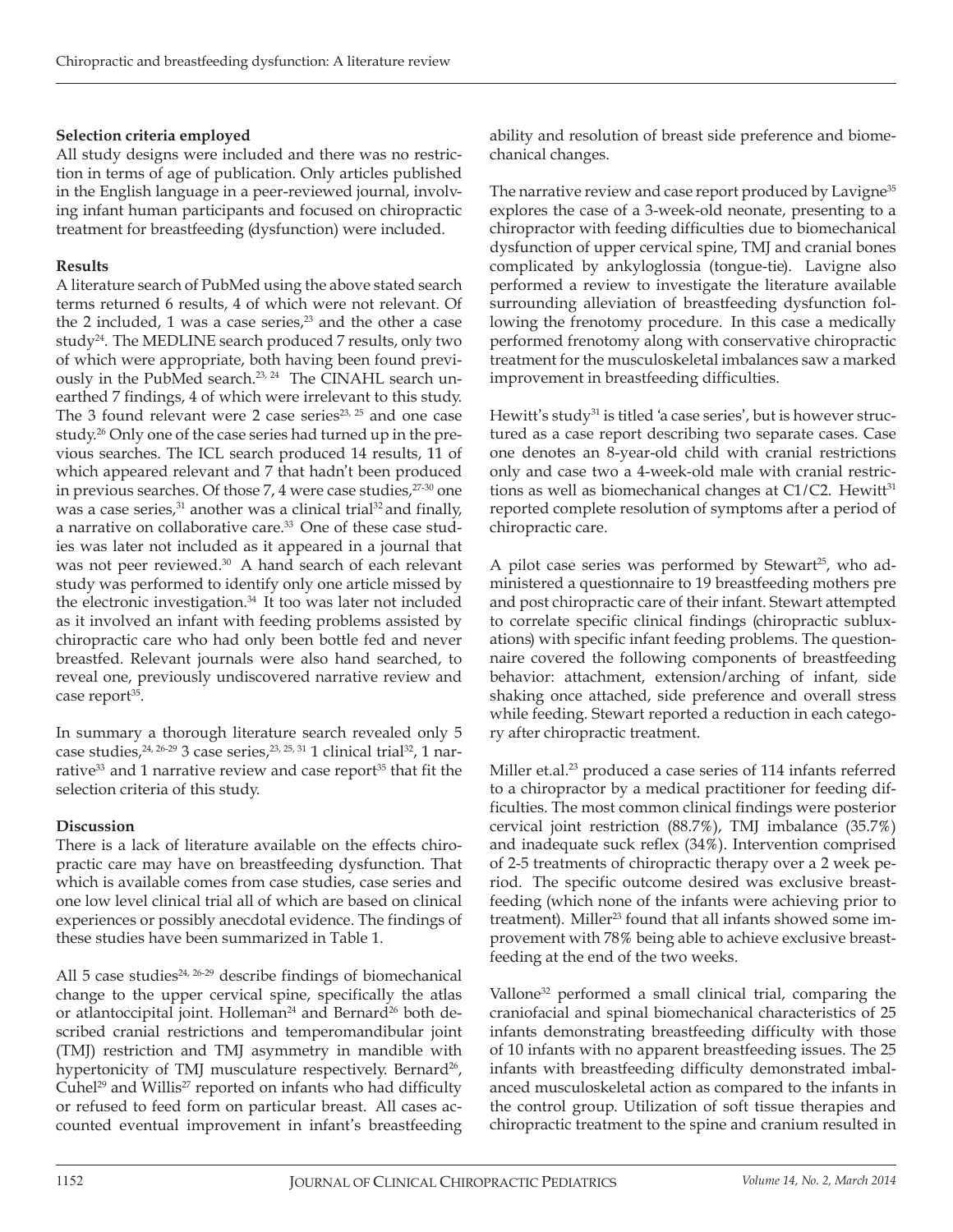improved feeding in 80% of the affected infants.

### **Conclusion**

Limited evidence exists to support chiropractic treatment for infants with breastfeeding dysfunction. Of the 6 case studies, 3 case series and 1 clinical trial found in this report there was a trend towards resolution of breastfeeding issues with chiropractic treatment of biomechanical imbalances. More studies are needed to provide further evidence of this.

### **References**

1. Armstrong J, Abraham EC, Squair M, Brogan Y, Merewood A. Exclusive Breastfeeding, Complementary Feeding, and Food Choices in UK Infants. *J Hum Lact*. 20130890334413516383.

2. Jackson KM, Nazar AM. Breastfeeding, the immune response, and long-term health. *J AM Osteopath Assoc*. 2006;106:203-7.

3. Hanson LA, Korotkova M, Haversen L, Mattsby-Baltzer, Hahn-Zoric M, Silfverdal SA, Strandvik B, Telemo E. Breastfeeding, a

| Table 1                    |                     |                                                                                                                                                                                       |                                                                                                                                                 |                                                                                                                                         |                                                              |                                                                                                                                                                                                                                                                                                                                                     |  |
|----------------------------|---------------------|---------------------------------------------------------------------------------------------------------------------------------------------------------------------------------------|-------------------------------------------------------------------------------------------------------------------------------------------------|-----------------------------------------------------------------------------------------------------------------------------------------|--------------------------------------------------------------|-----------------------------------------------------------------------------------------------------------------------------------------------------------------------------------------------------------------------------------------------------------------------------------------------------------------------------------------------------|--|
| Reference Sample           |                     | Presenting<br>Complaint                                                                                                                                                               | Findings &<br><b>Diagnosis</b>                                                                                                                  | Treatment                                                                                                                               | Other<br>Complications                                       | <b>Results</b>                                                                                                                                                                                                                                                                                                                                      |  |
| Holleman<br>et.al.<br>2011 | 8-day-old           | Poor latch, quickly<br>pulling away, weak./<br>poor vacuum + ma-<br>ternal nipple pain                                                                                                | d/c cervical ROM, d/c B<br>abduction arms, d/c sacral<br>extension S1-coccyx, d/c<br>TMJ & CR movement<br>Diagnosis: craniocervical<br>syndrome | 4 visits.<br>gentle chiropractic ma-<br>nipulation/ toggle recoil<br>technique to $C1$ , TMJ &<br>coccyx, fingertip pressure<br>to CR,. | None                                                         | Post visit 1 — moderate improve-<br>ment in suckling continuity<br>Post visit 2 — latching on improved<br>(letdown reflex not brisk)<br>Post visit 3 - letdown reflex im-<br>proved<br>Post visit 4 — breastfeeding non<br>problematic                                                                                                              |  |
| Bernard<br>et.al. 2012     | 6-day-old<br>male   | Irritable & distress<br>when turning head to<br>mothers L breast                                                                                                                      | Asymmetry in mandible,<br>d/c L cervical rotation,<br>i/c tension to mm<br>anterior to L TMJ                                                    | 1 visit<br>Internal mm release L<br>TMJ, Activator adjust-<br>ment to L C1, cervical<br>stair stepping, CR- occipi-<br>tal pump         | Breast-<br>feeding<br>jaundice                               | Post visit 1 - baby drained L breast<br>without distress. No further breast-<br>feeding complications.                                                                                                                                                                                                                                              |  |
| Sheader,<br>1999           | male                | 15-day-old Inability to BF & colic<br>since birth.<br>Near constant crying,<br>screaming, shaking,<br>rash & vomiting<br>during/after feeding.<br>Excessive abdominal<br>& bowel gas. | Infants legs drawn up,<br>positive L reverse fencer                                                                                             | 13 visits/11 treatments<br>Chiropractic adjustment<br>to C1<br>Chiropractic adjustments                                                 | Colic<br>Hepatitis<br>Vaccina-<br>tion                       | Post visit 1 — immediate reduction<br>in crying, screaming & shaking.<br>Vomiting & crying at feeds also<br>ceased.<br>Post visit $2$ $-$ BFing well<br>Visit $3$ — no treatment<br>Return of all symptoms post Hepati-<br>tis vaccination<br>Visit 4-12 - reduction of symptoms<br>post adjustment<br>Post Visit 13 – no recurrence of<br>symptoms |  |
| Cuhel<br>et.al. ,1997      | male                | 12-day-old Difficulty feeding on<br>R breast, short feed-<br>ing times on R breast,<br>excessive bowel gas                                                                            | d/c occiput ROM, R atlas<br>fixation in x-translation,<br>positive R reverse fencer                                                             | Many Visits<br>Infant toggle recoil<br>adjustment to R C1 TP                                                                            | Colic<br>Depo-<br>Provera<br>contra-<br>ceptive<br>injection | Able to feed at R breast without<br>difficulty immediately post initial<br>treatment. Recurrence of symptoms<br>intermittently over following months<br>decreasing in severity over time.<br>Decrease in symptoms after each<br>treatment.<br>Reoccurace thought to be due to<br>Depo-Provera contraceptive injection<br>post birth.                |  |
| Willis,<br>2011            | female              | 4 week old Refusing to feed on R<br>breast since birth                                                                                                                                | d/c R cervical rotation<br>C1 Left posterior<br>subluxation                                                                                     | 1 visit<br>activator adjustment<br>to C1 L TP                                                                                           |                                                              | Able to feed at R breast immediately<br>post treatment.<br>i/c in R cervical rotation immediately<br>post treatment<br>no return of symptoms                                                                                                                                                                                                        |  |
| Lavigne,<br>2012           | 3-week-<br>old male | Maternal Nipple Pain                                                                                                                                                                  | Restriction in manibular<br>excursion. Cervical dysfunc-<br>tion at C1, CR dysfunction of<br>parietal, frontal and temporal<br>bones.           | Unspecified                                                                                                                             |                                                              | Tongue-tie Decrease in Maternal nipple Pain and<br>BF dysfunction following medically<br>performed frenotomy and conserva-<br>tive chiropractic treatment.                                                                                                                                                                                          |  |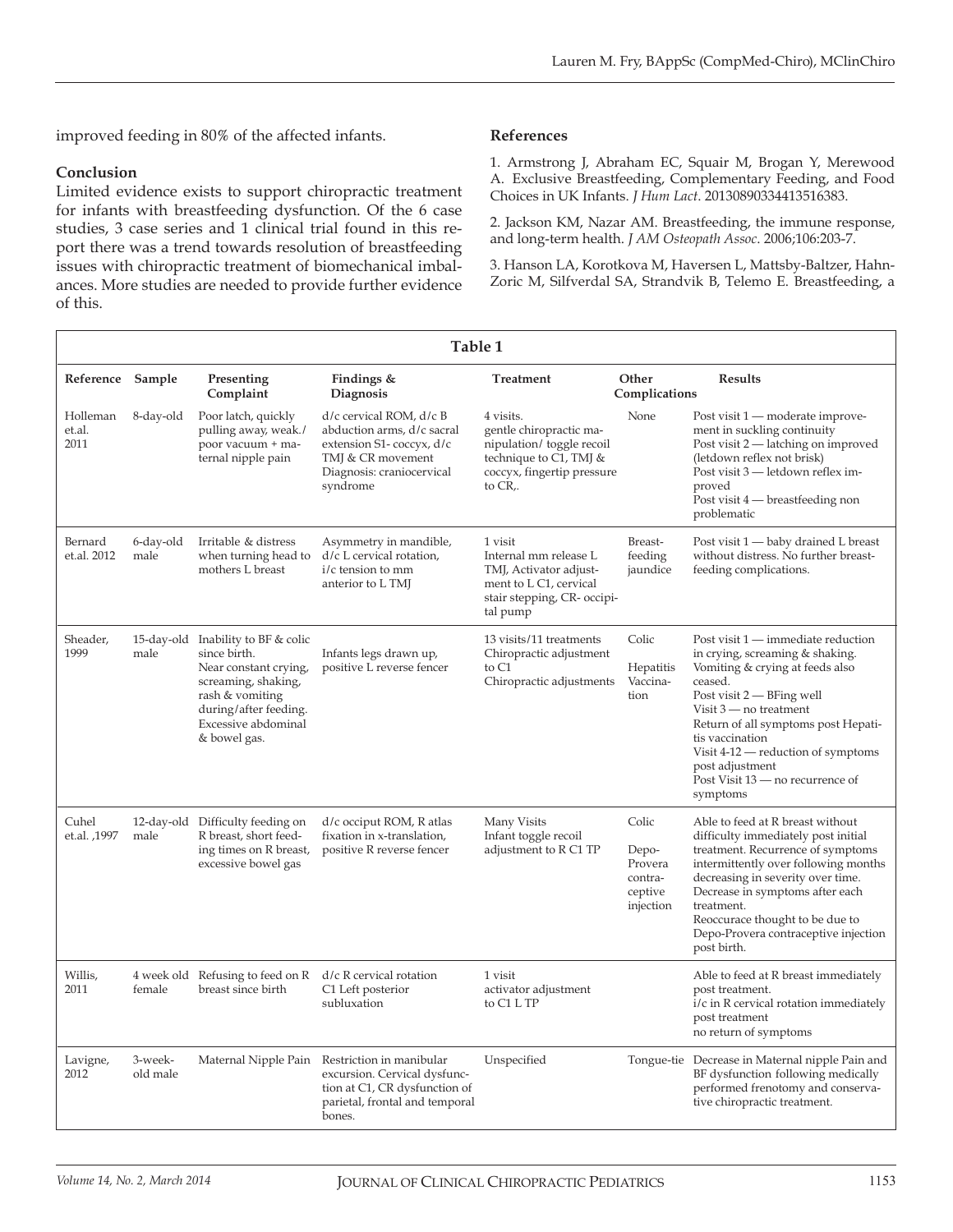| <b>CASE SERIES</b>     |                                                          |                                                                                                                                  |                                                                                                                                                                                                |                                                                                                                   |                                                                                                                                                                                                                                                          |  |  |  |
|------------------------|----------------------------------------------------------|----------------------------------------------------------------------------------------------------------------------------------|------------------------------------------------------------------------------------------------------------------------------------------------------------------------------------------------|-------------------------------------------------------------------------------------------------------------------|----------------------------------------------------------------------------------------------------------------------------------------------------------------------------------------------------------------------------------------------------------|--|--|--|
| Reference              | Sample                                                   | Presenting<br>Complaint                                                                                                          | Findings $&$<br>Diagnosis                                                                                                                                                                      | Treatment                                                                                                         | <b>Results</b>                                                                                                                                                                                                                                           |  |  |  |
| Stewart,<br>2012       | 19 infants                                               | 19 breastfeeding<br>mothers referred to<br>chiropractor com-<br>pleted a survey. 14/19<br>reported attachment<br>issues.         | Each child assessed for chiroprac-<br>tic subluxation. A total of 44 were<br>found (average 2.3 per patient).<br>81% of these were upper cervical<br>and glenohumeral joint sublux-<br>ations. | Treatment types not given<br>Mothers filled out same<br>survey at end of treatment<br>program.                    | 100% reported improved attachement<br>to breast<br>94% reported d/c arching<br>88% reported d/c shaking<br>84% reported d/c feeding stress overall<br>once attached<br>77% reported d/c feeding pain<br>64% reported d/c side preference                 |  |  |  |
| Miller<br>et.al., 2009 | 114 infants<br>$<$ 12 weeks                              | Referred by medi-<br>cal practitioner for<br>sub-optimal infant<br>breastfeeding. Could<br>not feed exclusively<br>at breast.    | Cervical posterior joint<br>dysfunction (89%)<br>TMJ imbalance (36%)<br>Inadequate suck reflex (34%)                                                                                           | Chiropractic therapy in ad-<br>dition to any support given<br>elsewhere.                                          | All infants showed some improvement<br>with 78% able to exclusively breastfeed<br>after 2-5 treatments over a 2 week<br>period.                                                                                                                          |  |  |  |
| Hewitt.<br>1999        | 2 infants<br>8-week-<br>old female<br>4 week<br>old male | 8 week old unable<br>to maintain suction<br>since birth. Excessive<br>regurgitation<br>4 week old unable to<br>latch since birth | 8 week old — weak suck reflex.<br>CR imbalance<br>4 week old — mild mm spasm in R<br>suboccipital region, d/c L rotation<br>& R lateral flexionat C1/C2, CR<br>imbalance                       | 8 week old — cranial therapy<br>4 week old - modified<br>diversified rotatory break<br>maneuver & cranial therapy | 8 week old - Post visit 1 - no exces-<br>sive regurgitation, maintaining suction<br>75% of time.<br>Post visit $2$ — complete resolution of<br>symptoms<br>$4$ week old $-$ Post visit $1 -$ imme-<br>diately able to latch effectively to B<br>breasts. |  |  |  |

| <b>CLINICAL TRIALS</b> |                                                 |                                                                                         |                                                                                                                              |                                                                                                                                       |                                                 |  |  |  |
|------------------------|-------------------------------------------------|-----------------------------------------------------------------------------------------|------------------------------------------------------------------------------------------------------------------------------|---------------------------------------------------------------------------------------------------------------------------------------|-------------------------------------------------|--|--|--|
| Reference              | Sample                                          | Presenting<br>Complaint                                                                 | Findings $&$<br><b>Diagnosis</b>                                                                                             | Treatment                                                                                                                             | <b>Results</b>                                  |  |  |  |
| Vallone,<br>2004       | 35 infants:<br>25 treat-<br>ment, 10<br>control | Difficulty breastfeed-<br>ing. Previously seen<br>by LC, midwife, LLLL<br>or physician. | Infants with BFing difficulty<br>revealed imbalanced<br>musculoskeletal action as<br>compared to infants in control<br>group | Manual therapies including;<br>cranial therapy, Logan Basic,<br>massage and gentle manual<br>diversified chiropractic<br>adjustments. | 80% of infants showed improvement<br>in feeding |  |  |  |

d/c – decreased, B – bilateral, TMJ – temperomandibular joint, CR – cranial(s), L – left, i/c – increased, mm – muscle/musculature, BF – breastfeed, TP – transverse process, LC – lactation consultant, LLLL – La Leche League Leader,

complex support system for the offspring. *Pediatr Int*. 2002;44, 347- 352.

4. Lawrence RM, Pane CA. Human breast milk: current concepts of immunology and infectious diseases. *Curr Probl Pediatr Adolesc Health Care*. 2007;37, 7-36.

5. Ball TM Wright AL. Health care costs of formula-feeding in the first year of life. *Pediatrics*. 1999;103:870-876.

6. Ip S, Chung M, Raman G, Chew P, Magula N, DeVine D, Trikalinos T, Lau J. Breastfeeding and maternal and infant health outcomes in developed countries. *Evid Rep Technol Access*. 2007;153:1- 186.

7. Duijts L, Ramadhani MK, Moll HA. Breastfeeding protects against infectious diseases during infancy in industrialized countries. A systematic review. *Matern Child Nutr*. 2009;5:199-210.

8. Jingxiong J, Rosenqvist U, Huishan W, Koletzko B, Gungli L,

Greiner T. Relationship of parental characteristics and feeding practices to overweight infants and young children in Beijing, China. *Public health Nutr*. 2009;12:973-978.

9. Lamb MM, Dabelea D, Yin X, Ogden LG, Klingensmith GJ, Rewers M, Norris JM. Early-life predictors of higher body mass index in health children. *Ann Nutr Metab*. 2010;56:16-22.

10. Owen CG, Martin RM, Whincup PH, Smith GD, Cook DG. Effect of infant feeding on the risk of obesity across the life course: a quantitative review of published evidence. *Pediatrics*. 2005;115:1367-1377.

11. Owen CG, Martin RM, Whincup PH, Smith GD, Cook DG. Does breast feeding influence the risk of type 2 diabetes in later life? A quantitative analysis of the published evidence. *Am J Clin Nutr*. 2006;84:1043-1054.

12. Harder T, Bergmann R, Kallischnigg G, Plagemann A. Dura-